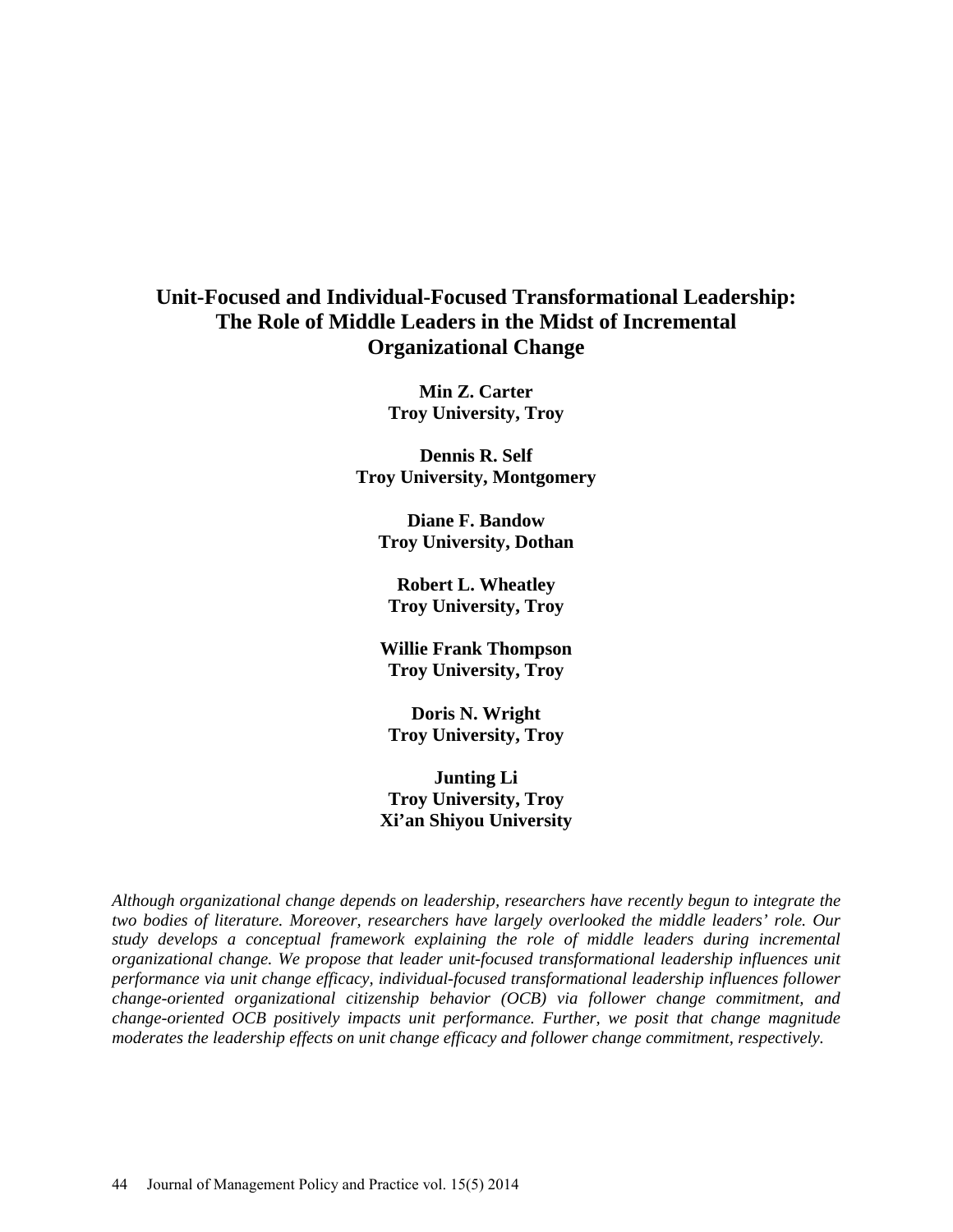### **INTRODUCTION**

The phenomenon of organizational change is central to and pervades researchers' and practitioners' thinking on organizations (Ford & Ford, 1994). Organizations are purposeful or goal-driven social systems that seek to attain efficiency and adaptation in a changing environment. Attainment of efficiency demands creating an operational system with clear guidelines for the choice of means to achieve performance goals, whereas adaptation (i.e., organizational change) requires modifying the current system and then institutionalizing new, more efficient approaches into the system (Kotter, 1996). In effect, organizations often try to operate systems with relative stability or efficiency-oriented functioning, which are interrupted by periods of adaptation that are brief mostly (i.e., incremental organizational change) or long rarely (i.e., radical change) (Brown & Eisenhardt, 1997; Weick & Quinn, 1999). To effectively balance the conflict between efficiency and adaptation requires leadership at all levels in organizations (Burke, 2002; Huy, 2002; Huy, Corley, & Kraatz, in press; Pawar & Eastman, 1997).

Although organizational change depends on leadership, the organizational change and leadership bodies of literature have not been sufficiently integrated (Bass & Riggio, 2006; Burke, 2002). Given the notion that transformational leadership is effective in the context of organizational change (Bass & Riggio, 2006; Pawar & Eastman, 1997), researchers recently have begun to integrate the two bodies of literature (e.g., Agle, Nagarajan, Sonnenfeld, & Srinivasan, 2006; Carter, Armenakis, Feild, & Mossholder, 2013; Groves, 2005; Waldman, Ramirez, House, & Puranam, 2001; Zhang, Li, Ullrich, van Dick, in press). Though useful for understanding its effectiveness from a strategic perspective, most of these studies focused on top leadership consistent with the notion that only top leadership leads the change while middle leadership mainly acts as a supporting role at best (Shrivastava, 1986; Tushman & Romanelli, 1985). As such, middle leaders have been overlooked by researchers (Balogun & Johnson, 2004, 2005; Huy, 2002). Arguably, in top-down, radical change contexts, middle leaders must carry out the change mission from top management while trying to attain efficiency in their work units. In reality, however, organizations have increasingly replaced their traditional hierarchical organizational structure with a more modular and decentralized structure in response to environmental complexity and uncertainty (Balogun & Johnson, 2004; Bass & Riggio, 2006), and most of them compete by changing incrementally and continuously (Burke, 2002). Consequently, middle leaders play an increasing leadership role in incremental change programs, and their efforts on balancing both efficiency and adaptation deserve more attention (Balogun & Johnson, 2004, 2005; Farjoun, 2010; Floyd & Wooldridge, 1997).

The purpose of this study is to examine the role of middle leaders in incremental organizational change. We develop a conceptual framework that explains how, why, and under what conditions middle leaders effectively balance efficiency and adaptation in their work units. Specifically, based on a recent research development (Kunze, de Jong, Bruch, in press; Wang & Howell, 2010; Wu, Tsui, & Kinicki, 2010; Zhang et al., in press), we focus on middle leaders' unit- and individual-focused transformation leadership, and examine such leadership effects on units' and followers' change-related attitudes and subsequent performance outcomes in the midst of organizational change. We propose that unit-focused transformation leadership influences unit change efficacy which, in turn, impacts unit performance, that individual-focused transformation leadership influences follower change commitment which, in turn, impacts their change-oriented organizational citizenship behavior (OCB), and that change-oriented OCB has a positive impact on unit performance. Further, given that the effects of leadership depend on the situation (Yukl, 2010, 2012), we propose that change magnitude moderates the relationship between unitfocused transformation leadership and unit change efficacy as well as the relationship between individualfocused transformation leadership and followers' change commitment. Figure 1 depicts our proposed model.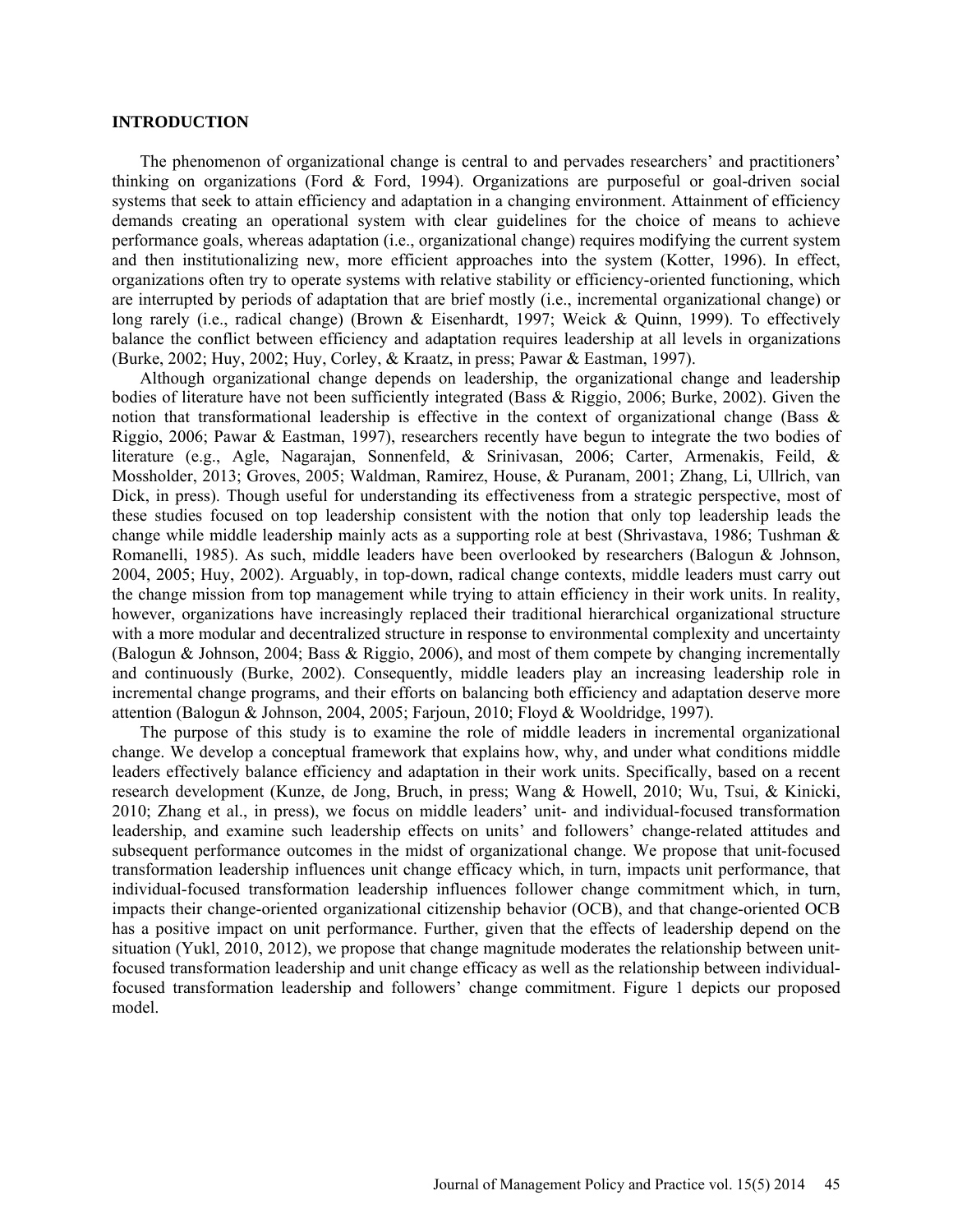**FIGURE 1 PROPOSED MODEL**



## **THEORETICAL FRAMEWORK DEVELOPMENT AND PROPOSITIONS**

#### **Organizational Change**

By and large, there is a consensus that organizations actively or reactively pursue adaptations in response to pressures caused by competition, technology, and globalization (Brown & Eisenhardt, 1997; Burke, 2002; Burns, 2005; Huy, 2002). Coincident with this reality, longstanding inquiry into organizational change has provided theoretical and practical insights into change dynamics and successful implementation (Armenakis & Bedeian, 1999; Oreg, Vakola, & Armenakis, 2011; Weick & Quinn, 1999). Despite intensive research efforts, organizations undergoing change often find themselves failing to implement change or achieving desired outcomes (Burke, 2002; Burns, 2005; Huy et al., in press). The high failure rate, "sometimes 80% or above" (Burns, 2005, p. 73), suggests that additional studies are indeed needed to advance our knowledge of change management (Burke, 2002; Burns, 2005; Ford, Ford, & D'Amelio, 2008; Pawar & Eastman, 1997).

Organizational change scholars generally agree that two forms of change, incremental and radical, may both occur in organizations (Burke, 2002; Weick & Quinn, 1999). Incremental change comprises purposeful adjustments that are small but ongoing and cumulative in effect, whereas radical change, though quite rare, occurs in leaps, spurts, and disruptions (Burke, 2002). In effect, most organizations, "more than 95%", compete by changing continuously through incremental adaptations to solve problems or to change a part of the large organizational system (Brown & Eisenhardt, 1997; Burke, 2002, p. 67). Our study focuses on incremental change in work units. In such change contexts, from an operational perspective, work units seek to achieve performance goals through maintaining work procedure continuity. On the other hand, work units initiate and implement incremental change necessary to be more efficient. Therefore, both continuity and change coexist in such contexts (Brown & Eisenhardt, 1997; Farjoun, 2010; Leana & Barry, 2000).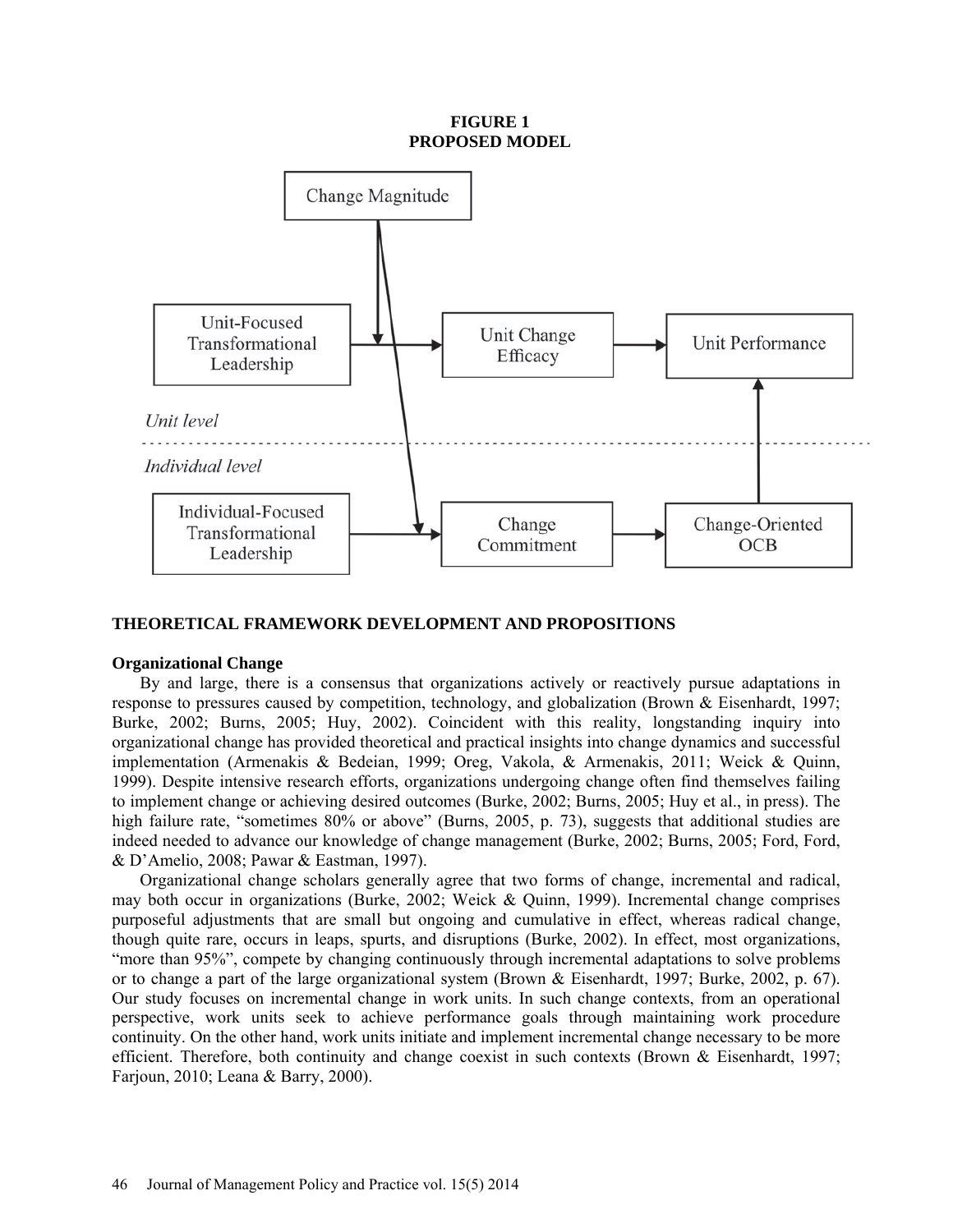In such work environments, middle leaders are active contributors initiating change adaptations while pursuing performance goals, since they, by definition, are to take responsibility for, and control of, the managerial problems (i.e., balancing the conflict between efficiency and adaptation within their work units) (Thompson, 1967). They act as the linking pins connecting the strategic direction provided by top leaders with the day-to-day operations of their units and followers (March & Simon, 1958; Thompson, 1967). As organizations are increasingly geographically distributed with a flatter structure, the role of middle leaders in change processes has been elevated in the sense that they are given more autonomy and power to manage their work unit operations for efficiency as well as initiate and implement change programs through continuously improving products or services (Balogun & Johnson, 2004; Brown & Eisenhardt, 1997; Floyd & Wooldridge, 1997).

Organizational change, with the underlying goal of being more efficient, is often systemic and can impact both a work unit and its members. When a change is under way in a work unit, change magnitude may represent the characteristics of such a context (cf. Herold, Fedor, Caldwell, & Liu, 2008; Rafferty & Griffin, 2006). We define change magnitude as the quantifiable amount of change that involves modifications of work unit operational procedures. These modifications not only require individual followers to adapt their daily work routines but also the unit as a whole to configure a new, more efficient operational system. As the change magnitude increases, greater modifications in unit work procedures heighten the adaptation demands on all members which may interfere with their prior work routines. Members and their unit as a whole may experience increased levels of uncertainty, fear of failure, and loss of control, all of which have a negative impact on their attitudes toward the change (Herold, Fedor, & Caldwell, 2007; Herold et al., 2008), which in turn impact change outcomes and unit efficiency. To effectively balance efficiency and change, middle leaders must exhibit appropriate dual-level leadership, oriented toward both individual members and the unit as a whole, to initiate, lead, and institutionalize change programs continuously for higher levels of efficiency (Yukl, 2012).

#### **Transformational Leadership and Change**

The leadership literature posits that transformational leaders are effective in the context of organizational change (Pawar & Eastman, 1997), because such leadership is, "at its core, about issues around the processes of transformation and change" (Bass & Riggio, 2006, p. 225). Examining transformational leadership as a global construct, a substantial body of research has found transformational leadership was consistently related to positive work-related attitudes and performance in general (Judge & Piccolo, 2004; Lowe, Kroeck, & Sivasubramaniam, 1996), and during times of organizational change in particular (Bass, Avolio, Jung, & Berson, 2003; Carter et al., 2013; Nemanich & Keller, 2007). Recently, researchers (e.g., Kirkman, Chen, Farh, Chen, & Lowe, 2009; Wang & Howell, 2010; Wu et al., 2010) contended that transformational leadership is flexible as to levels of analysis, comprising behaviors targeted at both units (i.e., unit-focused) and individuals (i.e., individual-focused) (also, see Kark & Shamir, 2002). Following such a contention, we suggest that both unit- and individualfocused transformational leadership are essential in balancing the conflict between efficiency and adaptation. Unit-focused transformational leaders recognize the need for change, create and share a compelling change vision with all followers, inspire them to accomplish challenging performance and adaptation goals, and motivate them to perform beyond expectations and transcend their own self-interest for the sake of the unit. Individual-focused transformational leaders, vary their leadership behaviors based on each follower's different capabilities and needs, consulting with them about solutions to problems, and coaching and guiding them for performance and adaptations during times of change.

At the unit level, transformational leaders influence the unit as a whole during times of change through idealized influence and inspirational motivation that emphasize the unit and unified effort to achieve unit performance and adaptation goals (Wang & Howell, 2010; Wu et al., 2010). Idealized influence refers to leadership behaviors that reflect leaders' values and beliefs, moral and ethical orientations, and sense of purpose for their unit (Antonakis & House, 2002). Such leaders challenge the status quo and induce change elements into their work units through articulating a collective vision of the future that directs the units toward desired outcomes and away from undesired results. This appealing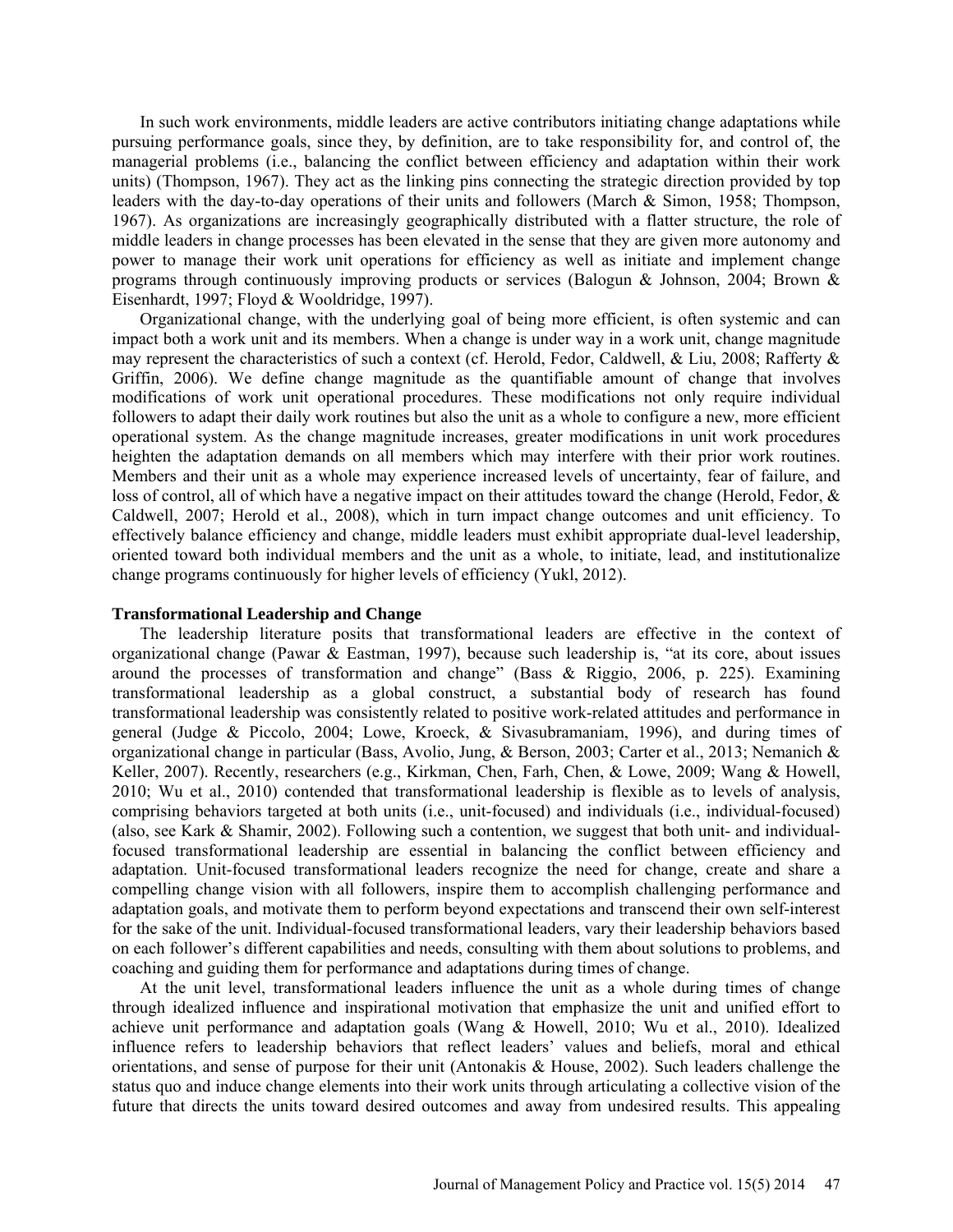vision provides a clear statement of the purpose of the work unit, connects followers' self-concept to the mission, and assures that the unit's interests will be advanced through organizational change. Inspirational motivation refers to leadership behaviors that inspire and motivate the unit to achieve ambitious efficiency and change goals by raising their expectations and instilling confidence that they will be successful (Antonakis & House, 2002). Moreover, such leaders actively shape and enlarge their units in the change process by their personal attributes including their energy, self-confidence, assertiveness, and ambition (Bass, 1999). As a result, followers in the unit are emotionally aroused and their efforts toward accomplishing the vision are elevated by the presence of a favorable future that the change will bring into the work unit (Bass, 1999).

Through such leadership influence, units as wholes believe in the collective vision and their capability to achieve it. These shared change efficacy beliefs promote followers' collective efforts in their performance and the change process (Walumbwa, Wang, Lawler, & Shi, 2004). Work units with high levels of change efficacy tend to set more ambitious efficiency (i.e., increasing performance quality and quantity standards) and adaptation (i.e., improving the process of converting raw materials to final products) goals, develop strategies and tactics to achieve them, and actively engage themselves in reaching better performance outcomes for the sake of the units. At the individual level, Gong, Huang, and Farh (2009) provided evidence that employee creative efficacy mediated the relationship between transformational leadership and follower creativity. Similarly, Wu et al. (2010) found that group-focused transformational leadership influenced group effectiveness via group identification and efficacy. Given the theoretical and empirical evidence, we propose:

# *Proposition 1: Unit-focused transformational leadership will be positively related to unit performance via unit change efficacy.*

At the individual level, transformational leaders influence individual followers in the change process by their individualized consideration and intellectual stimulation that aim to build strong connections between the leader and each follower (Wang & Howell, 2010). Individualized consideration refers to leadership behaviors that provide customized socio-emotional support to followers (Antonakis & House, 2002). They treat each of followers individually, give special attention to followers who are facing adaptation challenges, and express appreciation for their effort in performance and adaptation (Bass, 1999). Leaders engaging in individual consideration act as coaches and mentors rather than bosses to followers—they recognize each of the followers' unique needs and skills, assign tasks that fit their capabilities, enhance their confidence and readiness in coping with change, provide personal and emotional support to those who are in need, and help them to achieve challenging goals. These types of considerate, supportive, and positive leader behaviors create follower buy-in to the change program. Intellectual stimulation refers to leadership behaviors that appeal to followers' intellect by encouraging them to take charge and think critically, search for new ways to complete tasks, and seek solutions to problems from different angles and perspectives (Antonakis & House, 2002). These followers' inputs can be valuable elements of the change program (cf. Carter et al., 2013), and a source of commitment because followers develop a sense of ownership of the change program (Groves, 2005). Thus, followers' willingness to be part of change is enhanced and, ultimately, they actively involve themselves in the change process.

When a change is embraced by followers, their attitudes towards the change tend to be positive, and their intention to support it and willingness to work on behalf of its successful implementation (i.e., commitment to change; Herold et al., 2008) are likely to be high. That is, rather than just reflecting a favorable disposition toward change, change commitment represents a psychological alignment with change and is a predictor of followers' support for change (Herold et al., 2008). Their support for change may be captured by change-oriented OCB that is intended to make constructive changes in their individual work and the unit functioning for the purpose of increasing efficiency (Choi, 2007). Such OCBs include behaviors of revising task, taking charge, and making suggestions, all of which improve unit performance (Choi, 2007). In times of change when it is difficult, if not impossible, to specify all of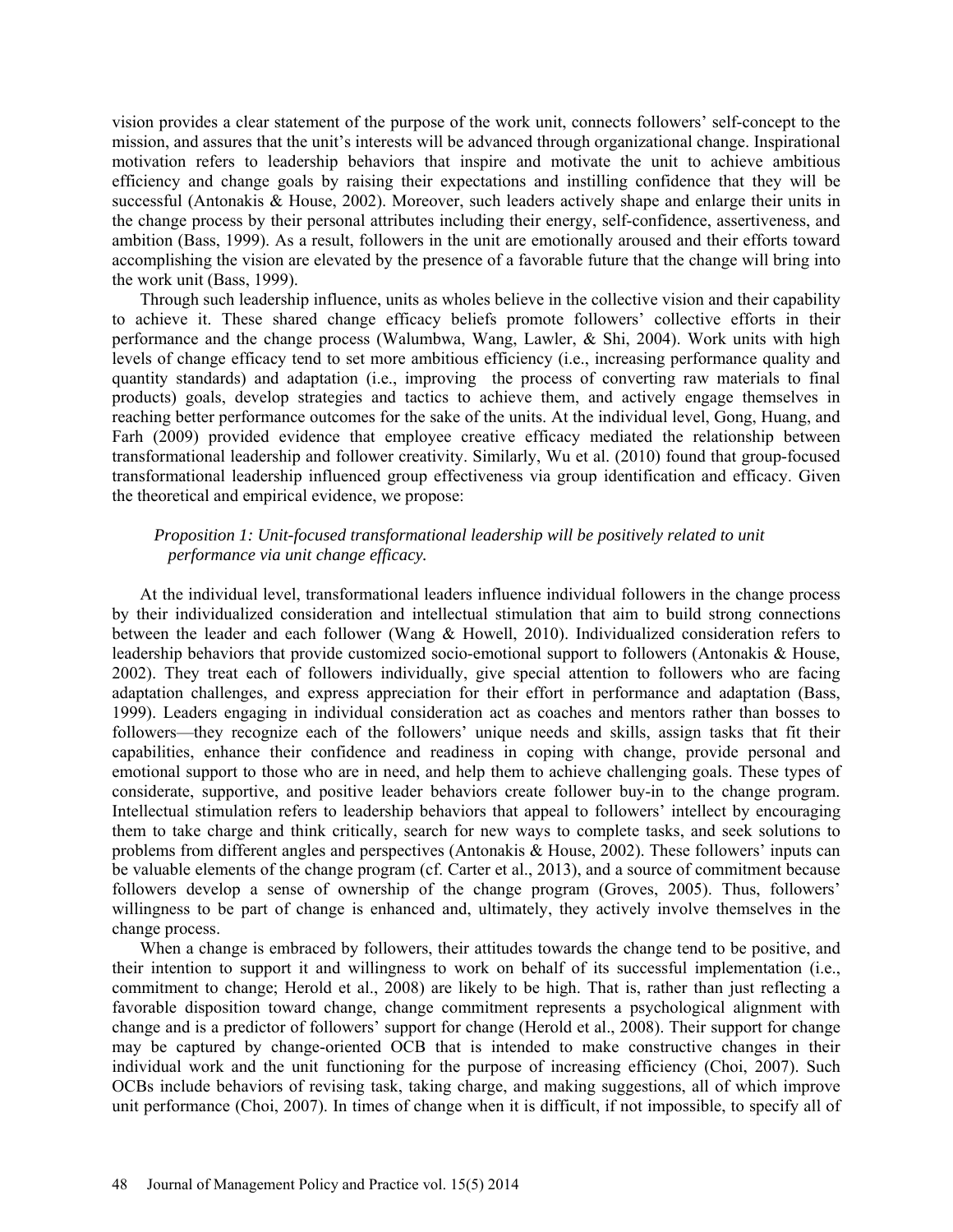the required behaviors contributing to individual and unit performance efficiency, such OCBs are especially valuable because they indicate the support followers give to their peers, leader, and unit (Lavelle, Rupp, & Brockner, 2007; Nielsen, Bachrach, Sundstrom, & Halfhill, 2012). Therefore, individual-focused transformational leaders are expected to motivate followers to make a strong commitment to change which, in turn, enhances their change-oriented OCBs. Further, such OCBs aggregately translate into higher levels unit performance. Research has consistently demonstrated positive relationships among transformational leadership, organizational commitment, and OCB in general (Judge & Piccolo, 2004; Lowe et al., 1996) and during times of change (Carter et al., 2013; Herold et al., 2008; Shin, Taylor, Seo, 2012). In addition, studies suggested that OCB is positively associated with unit performance (e.g., Bachrach, Powell, Collins, & Richey, 2006; Kunze et al., in press; Nielsen et al., 2012).

*Proposition 2: Individual-focused transformational leadership will be positively related to follower change-oriented organizational citizenship behavior via change commitment. Proposition 3: Follower change-oriented organizational citizenship behavior will be positively related to unit performance.*

Leadership scholars have long acknowledged that transformational leadership is not a context-free construct (Yukl, 2010). Contingency theories of leadership take contextual factors into account and examine how the relationship between leadership and outcomes varies across situations (Yukl, 2010). During times of change, the amount of change (i.e., change magnitude) may differ from one work unit to another especially when units perform different tasks or serve different types of customers. For example, after the launch of a customer service call center, work teams modified their operational procedures based on the types of customers and service requirements from the customers (Carter et al., 2013). Different magnitudes of change may (a) have an impact on followers' attitudes toward change (e.g., Herold et al., 2007; Rafferty & Griffin, 2006), (b) create needs and demands for transformational leadership (e.g., Carter et al., 2013; Herold et al., 2008), and (c) influence the relationship between transformational leadership and their attitudes toward change (e.g., Herold et al., 2008).

Organizational change often disrupts followers' work routines and a unit's operational system, poses adaptation demands, and creates work conflicts and constraints—the greater the distractions are, the more cynicism about change the followers feel and the greater instability and uncertainty the work unit faces (Herold et al., 2007; 2008). All these change contextual characteristics demand leadership interventions, since middle leaders are responsible for resolving distractions and problems, maintaining certain levels of efficiency, and leading adaptations for competitive advantages. In a small magnitude change context, however, a work unit operational system remains relative unchanged, followers' work routines are not interrupted much, and adaptation demands and work constraints are not significant. As such, followers mostly perform tasks at hand and their work unit largely remains its efficiency-oriented functioning. This relative stability creates less need for leadership interventions

When change is large in magnitude, the change places great demands on followers and their work unit in terms of adaptation demands, increased work load, constraints, conflicts, and expenditure of energy and additional resources that interfere with getting their current work done (Carter et al., 2013; Herold et al., 2008). As a result, at the unit level, this type of change can result in extensive adaptation that interrupts a work unit's efficiency-oriented functioning thereby creating great uncertainty. Such uncertainty induces doubts about the future of the unit as well as questions in its ability to change the current operational system and incorporate new elements into the system. Such a context heightens the demand for leadership, and leaders' unit-focused transformational leadership behaviors can play a critical role to promote an attractive and aspiring vision of the future and build the unit's confidence and capability in coping with the adaptations.

At the individual level, followers react more emotionally to high levels of change magnitude, and their assessment of the change tends to be less than favorable (Huy, 2002). This context highlights followers' needs for leadership, and leaders' individual-focused transformational leadership can redirect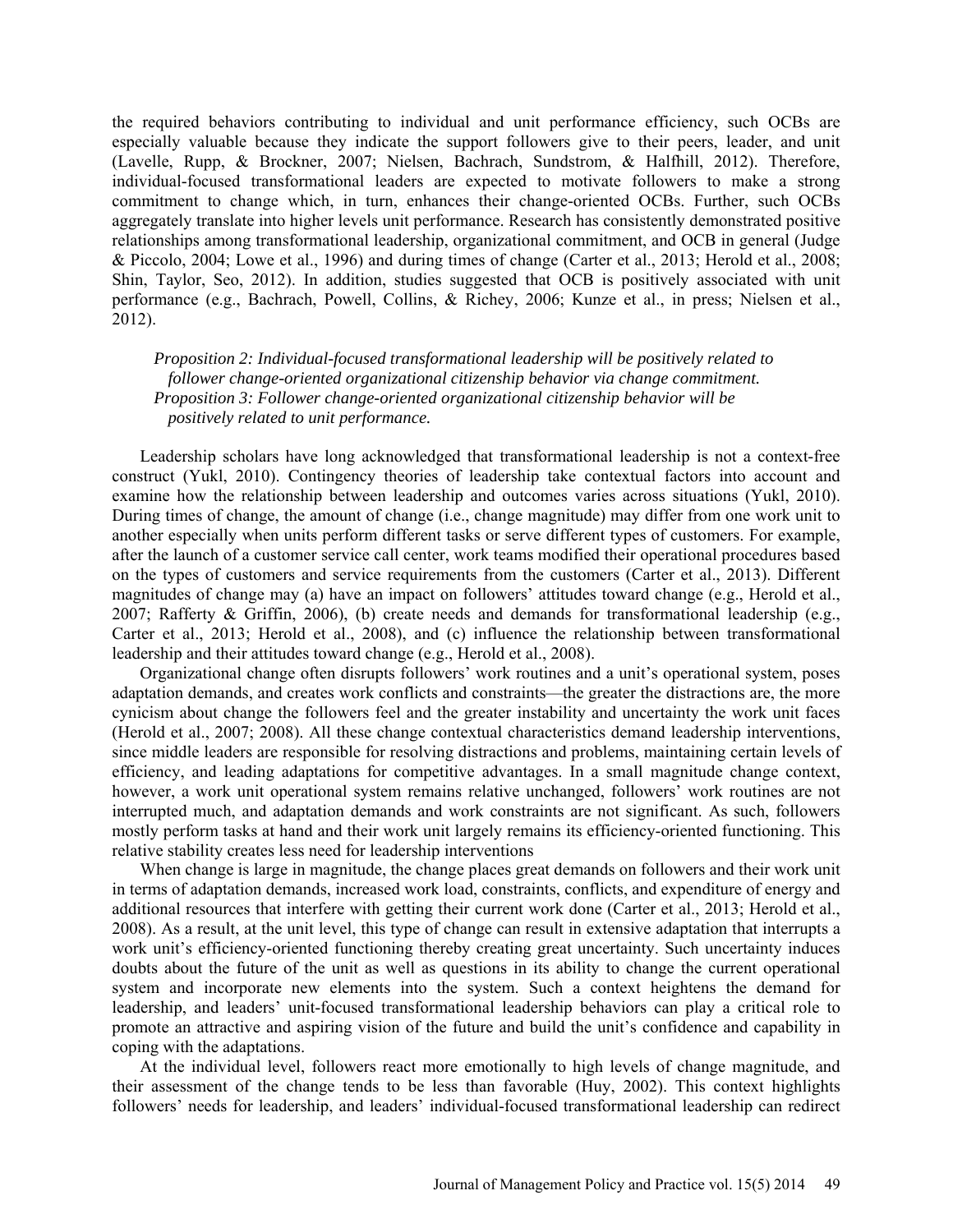followers' negative reactions to change through providing customized support and learning opportunities, empowering them in dealing with adaptations, and working with them to solve constraints and problems (Antonakis & House, 2002). This situation also creates an inclination by followers to accept leadership influence (Yukl, 2010). Given that the distractions (i.e., adaptation demands, work constraints and conflicts) tend to be significant in a high magnitude change context, leadership behaviors should be more salient and, therefore, more related to the level of follower commitment to change (Herold et al., 2008) and work unit change efficacy. Therefore, the effect of transformational leadership on outcomes is contingent on change magnitude.

*Proposition 4: Change magnitude will moderate the relationship between unit-focused transformational leadership and unit change efficacy such that the positive relationship will be stronger when change magnitude is high.* 

*Proposition 5: Change magnitude will moderate the relationship between individualfocused transformational leadership and follower change commitment such that the positive relationship will be stronger when change magnitude is high.* 

## **DISCUSSION**

Despite intensive research on leadership and change, the integration of the two bodies of literature is insufficient and scholars have repeatedly called for more change contextually embedded studies on transformational leadership (Bass & Riggio, 2006; Burke, 2002; Detert & Burris, 2007; Herold et al., 2008). Moreover, middle leaders, who must lead and implement changes while trying to attain efficiency in their work units, have received less attention by researchers (Balogun & Johnson, 2004, 2005; Huy, 2002). In response to these calls, we develop a conceptual framework that examines the role of middle leaders in balancing the conflict between efficiency and change adaptation in their work units. We propose that, to be effective in the midst of incremental organizational change, middle leaders need to exhibit contextualized, dual-level transformational leadership, oriented toward both the unit as a whole (i.e., unit-focused) and individual members (i.e., individual-focused).

Our framework is in line with the central assertion of contingency leadership theories that leaders need to behave differently based on contextual factors as well as followers' characteristics (Fiedler, 1967; Hersey, Blanchard, & Johnson, 2001; Yukl, 2010). During times of change, we suggest transformational leaders need to exercise appropriate interventions that are contingent upon change initiatives. Further, such leadership focuses not only on building a unit's collective capability to adapt and perform at high levels, but also on promoting individual followers' readiness and willingness to engage in change programs and exhibit citizenship behaviors geared at increasing efficiency through adaptations.

Our study has implications for managers. As organizational change is inevitable and its structure becomes flatter in the global economy, middle managers are expected to simultaneously lead their followers and units for higher efficiency via adaptations (cf. Wang & Howell, 2010). As such, organizations may customize transformational leadership training programs aiming at developing middle managers' group-focused and individualized leadership skills contingent upon situations in their work units. Focusing on a unit's functioning and adaptation alone may not be sufficient to warrant successful change programs, since neglecting the socio-emotional and intellectual development needs of the followers during times of change may be a source of resistance to change (cf. Ford et al., 2008). In this sense, a middle manager acts as a strategist, transformer, problem solver, coach, advocate, and cheerleader to the unit and individuals within (cf. Yukl, 2012).

Furthermore, given implementation of change efforts depends upon the acceptance, support, and participation of the followers, leader-centric approach to change may be a one-sided story (cf. Ford et al., 2008; Kellerman, 2008). In organizations with flat or organic structures, followers play increasingly important roles in taking charge and making suggestions to improve efficiency. Such discretionary behaviors are vital to the unit as a whole, especially in the midst of change. As such, organizations may provide training programs to develop followers in organizational strategy and task-related knowledge and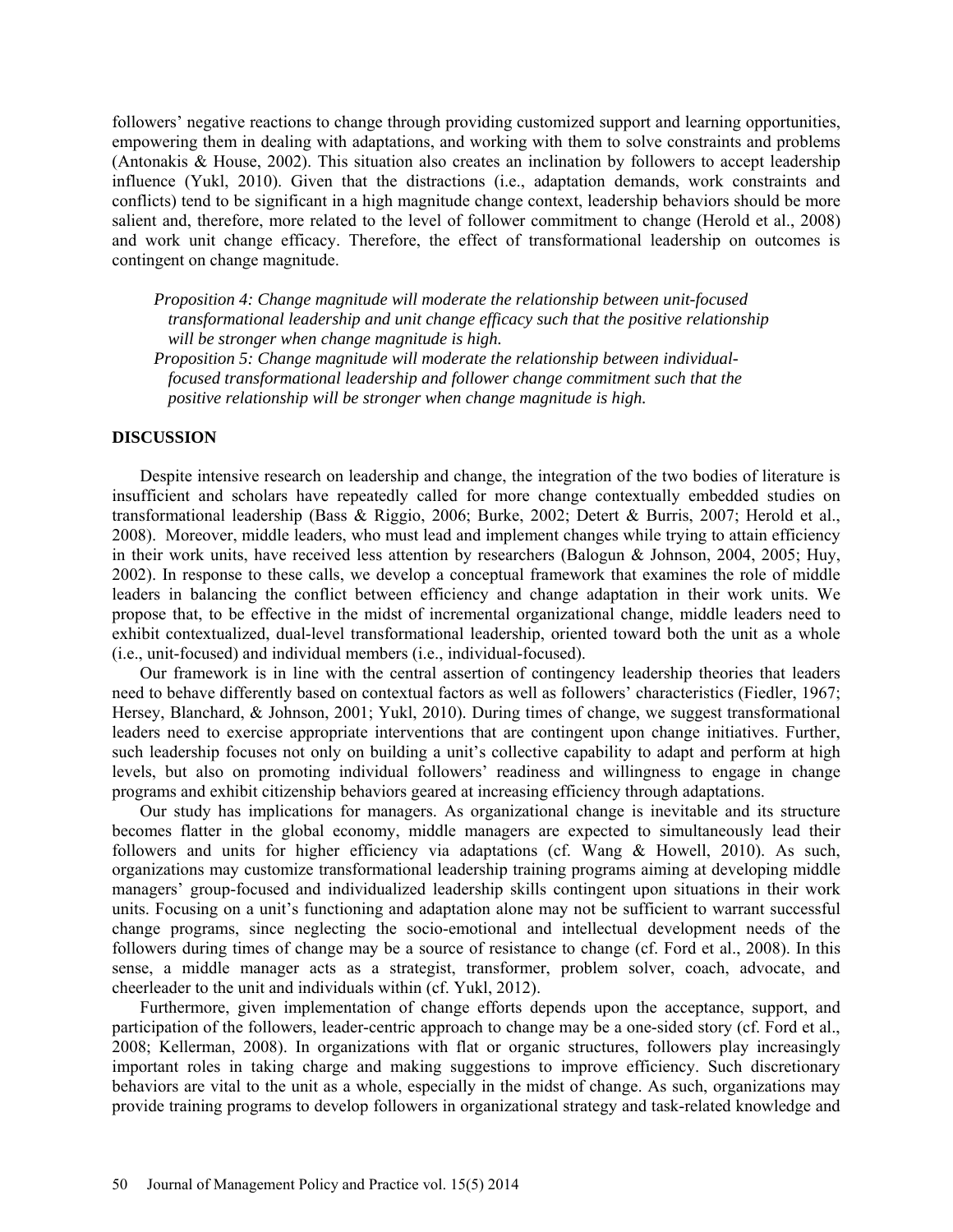skills. In addition, leaders should be involved in developing followers to satisfy their social and growth needs (i.e., mentoring and coaching). These skill development, relationship building, and role-modeling by middle managers shape followers' involvement and contribution to change programs.

In conclusion, we developed a framework examining how, why, and under what situations middle leaders can motivate individual followers and promote unit performance in the midst of incremental organizational change. This framework lays the groundwork for a better understanding of middle leadership effectiveness in the context of incremental change, and will hopefully spur further research into issues surrounding contextual factors and levels of analysis.

## **REFERENCES**

- Agle, B. R., Nagarajan, N. J., Sonnenfeld, J. A., & Srinivasan, D. (2006). Does CEO charisma matter? An empirical analysis of the relationships among organizational performance, environmental uncertainty, and top management teams' perceptions of CEO charisma. *Academy of Management Journal, 49,* 161-174.
- Antonakis, J., & House, R. J. (2002). The full-range leadership theory: The way forward. In B. J. Avolio & F. J. Yammarino (Eds.), *Transformational and charismatic leadership: The road ahead* (pp. 3– 33). Amsterdam: JAI Press.
- Armenakis, A. A., & Bedeian, A. G. (1999). Organizational change: A review of theory and research in the 1990's. *Journal of Management, 25*, 293-315.
- Bachrach, D. G., Powell, B. C., Collins, B. J., & Richey, R. G. (2006). Effects of task interdependence on the relationship between helping behavior and group performance. *Journal of Applied Psychology, 91,* 1396-1405.
- Balogun, J., & Johnson, G. (2004). Organizational restructuring and middle manager sensemaking. *Academy of Management Journal, 47,* 523-549.
- Balogun, J., & Johnson, G. (2005). From intended strategies to unintended outcomes: The impact of change recipient sensemaking. *Organization Studies, 26*, 1573–1601.
- Bass, B. M. (1999). Two decades of research and development in transformational leadership. *European Journal of Work & Organizational Psychology, 8*, 9-32.
- Bass, B. M., Avolio, B. J., Jung, D. I., & Berson, Y. (2003). Predicting unit performance by assessing transformational and transactional leadership. *Journal of Applied Psychology, 88*, 207-218.
- Bass, B. M., & Riggio, R. E. (2006). *Transformational leadership.* Mahwah, NJ: Erlbaum.
- Brown, S. L. & Eisenhardt, K. M. (1997). The art of continuous change: Linking complexity theory and time-paced evolution in relentlessly shifting organizations. *Administrative Science Quarterly, 42*, 1-34.
- Burke, R. J. (2002). *Organizational change: Theory and practice.* Thousand Oaks: CA: Sage.
- Burns, B. (2005). Complexity theories and organizational change. *International Journal of Management Review, 7*, 73-90.
- Carter, M. Z., Armenakis, A. A., Feild, H. S., & Mossholder, K. W. (2013). Transformational leadership, relationship quality, and employee performance during continuous incremental organizational change. *Journal of Organizational Behavior, 34,* 942-958*.* doi:10.1002/job.1824
- Choi, J. N. (2007). Change-oriented organizational citizenship behavior: Effects of work environment characteristics and intervening psychological processes. *Journal of Organizational Behavior, 28*, 467-484
- Detert, J. R., & Burris, E. R. (2007). Leadership behavior and employee voice: Is the door really open? *Academy of Management Journal, 50*, 869-884.
- Farjoun, M. (2010). Beyond dualism: Stability and change as a duality. *Academy of Management Review, 35*, 202-225.
- Fiedler, F. E. (1967). *A theory of leadership effectiveness*. New York: McGraw-Hill.
- Floyd, S. W., & Wooldridge, B. (1997). Middle management's strategic influence and organizational performance. *Journal of Management Studies, 34*, 465-485.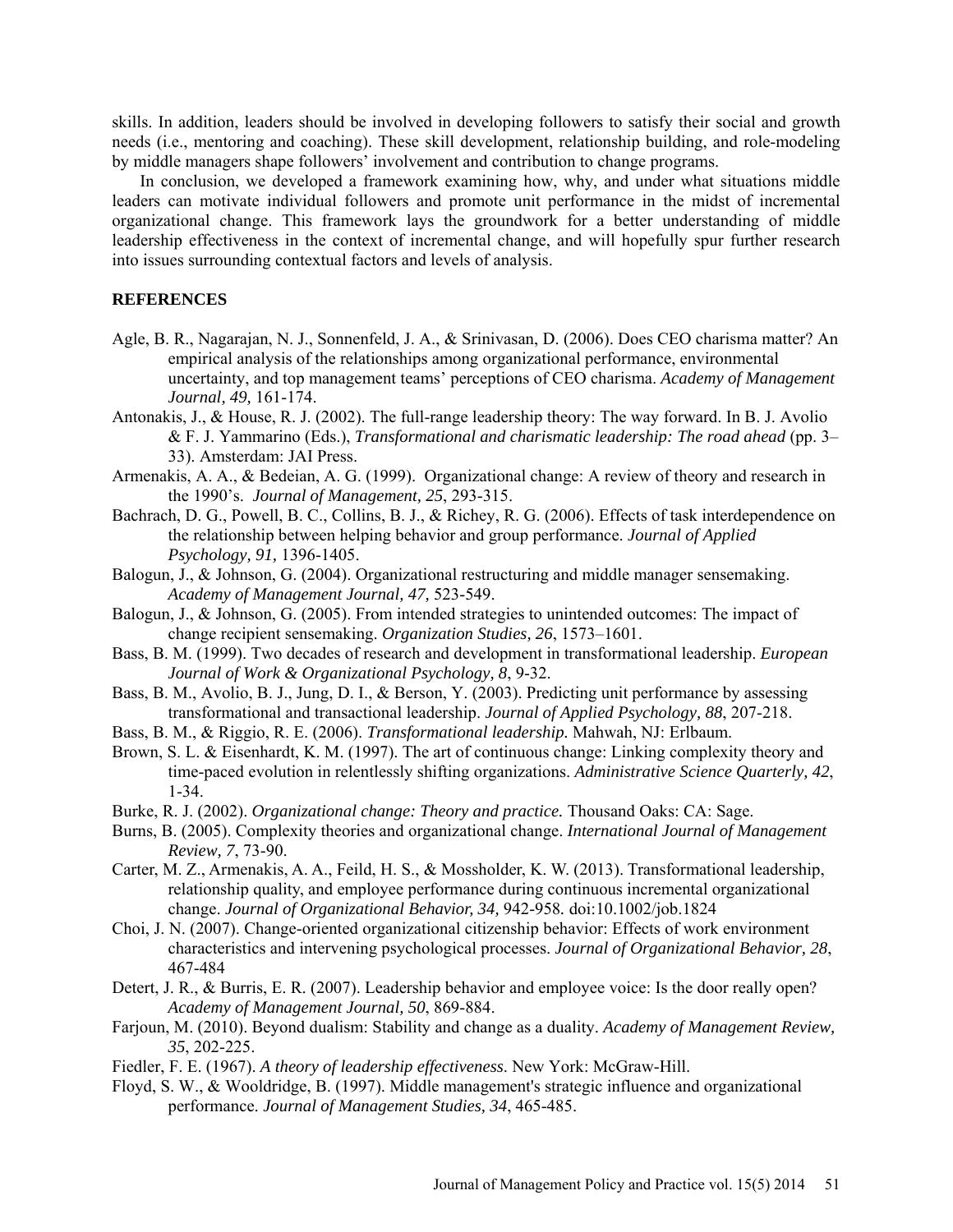- Ford, J. D., & Ford, L. W. (1994). Logics of identity, contradiction, and attraction in change. *Academy of Management Review, 19*, 756-785.
- Ford, J. D., Ford, L. W., & D'Amelio, A. (2008). Resistance to change: The rest of the story. *Academy of Management Review, 33*, 362-377.
- Gong, Y., Huang, J.-C., & Farh, J.-L. (2009). Employee learning orientation, transformational leadership, and employee creativity: The mediating role of employee creative self-efficacy. *Academy of Management Journal, 52,* 765-778.
- Groves, K. S. (2005). Linking leader skills, follower attitudes, and contextual variables via an integrated model of charismatic leadership. *Journal of Management, 31*, 255-277.
- Herold, D. M., Fedor, D. B., & Caldwell, S. D. (2007). Beyond change management: A multilevel investigation of contextual and personal influences on employees' commitment to change. *Journal of Applied Psychology, 92,* 942–951.
- Herold, D. M., Fedor, D. B., Caldwell, S. D., & Liu, Y. (2008). The effects of transformational leadership and change leadership on employees' commitment to a change: A multilevel study. *Journal of Applied Psychology, 93*, 346–357.
- Hersey, P., Blanchard, K. H., & Johnson, D. E. (2001). *Management of organizational behavior* (8th ed.). Upper Saddle River, NJ: Prentice-Hall.
- Huy, Q. N. (2002). Emotional balancing of organizational continuity and radical change: The contribution of middle managers. *Administrative Science Quarterly, 47,* 31-69.
- Huy, Q. N., Corley, K. G., & Kraatz, M. S. (in press). From support to mutiny: Shifting legitimacy judgments and emotional reactions impacting the implementation of radical change. *Academy of Management Journal.* doi:10.5465/amj.2012.0074
- Judge, T. A., & Piccolo, R. F. (2004). Transformational and transactional leadership: A meta-analytic test of their relative validity. *Journal of Applied Psychology, 89,* 755-768.
- Kark, R., & Shamir, B. (2002). The dual effect of transformational leadership: Priming relational and collective selves and further effects on followers. In B. J. Avolio  $\&$  F. J. Yammarino (Eds.), *Transformational and charismatic leadership: The road ahead* (pp. 6–94). Amsterdam: JAI Press.
- Kellerman, B. (2008). *Followership: How followers are creating change and changing leaders.* Boston, MA: Harvard Business Press.
- Kirkman, B. L., Chen, G., Farh, J. L., Chen, Z. X., & Lowe, K. B. (2009). Individual power distance orientation and follower reactions to transformational leaders: A cross-level, cross-cultural examination. *Academy of Management Journal, 52*, 744 -764.
- Kotter, J. P. (1996). *Leading change*. Boston, MA: Harvard Business Press.
- Kunze, F., de Jong, S. B., & Bruch, H. (in press). Consequences of collective-focused leadership and differentiated individual-focused leadership: Development and testing of an organizational-level model. *Journal of Management.* doi:10.1177/0149206313498903
- Lavelle, J. J., Rupp, D. E., & Brockner, J. (2007). Taking a multifoci approach to the study of justice, social exchange, and citizenship behavior: The target similarity model. *Journal of Management, 33*, 841-866.
- Leana, C. R., & Barry, B. (2000). Stability and change as simultaneous experiences in organizational life. *Academy of Management Review, 25,* 753-759.
- Lowe, K. B., Kroeck, K. G., & Sivasubramaniam, N. (1996). Effectiveness correlates of transformation and transactional leadership: A meta-analytic review of the MLQ literature. *Leadership Quarterly, 7,* 385–425.
- March, J. G., & Simon, H. A. (1958). *Organization.* New York, NY: John Wiley.
- Nemanich, L. A., & Keller, R. T. (2007). Transformational leadership in an acquisition: A field study of employees. *Leadership Quarterly, 18*, 49-68.
- Nielsen, T. M., Bachrach, D. G., Sundstrom, E., & Halfhill, T. R. (2012). Utility of OCB: Organizational citizenship behavior and group performance in a resource allocation framework. *Journal of Management, 38,* 668-694.